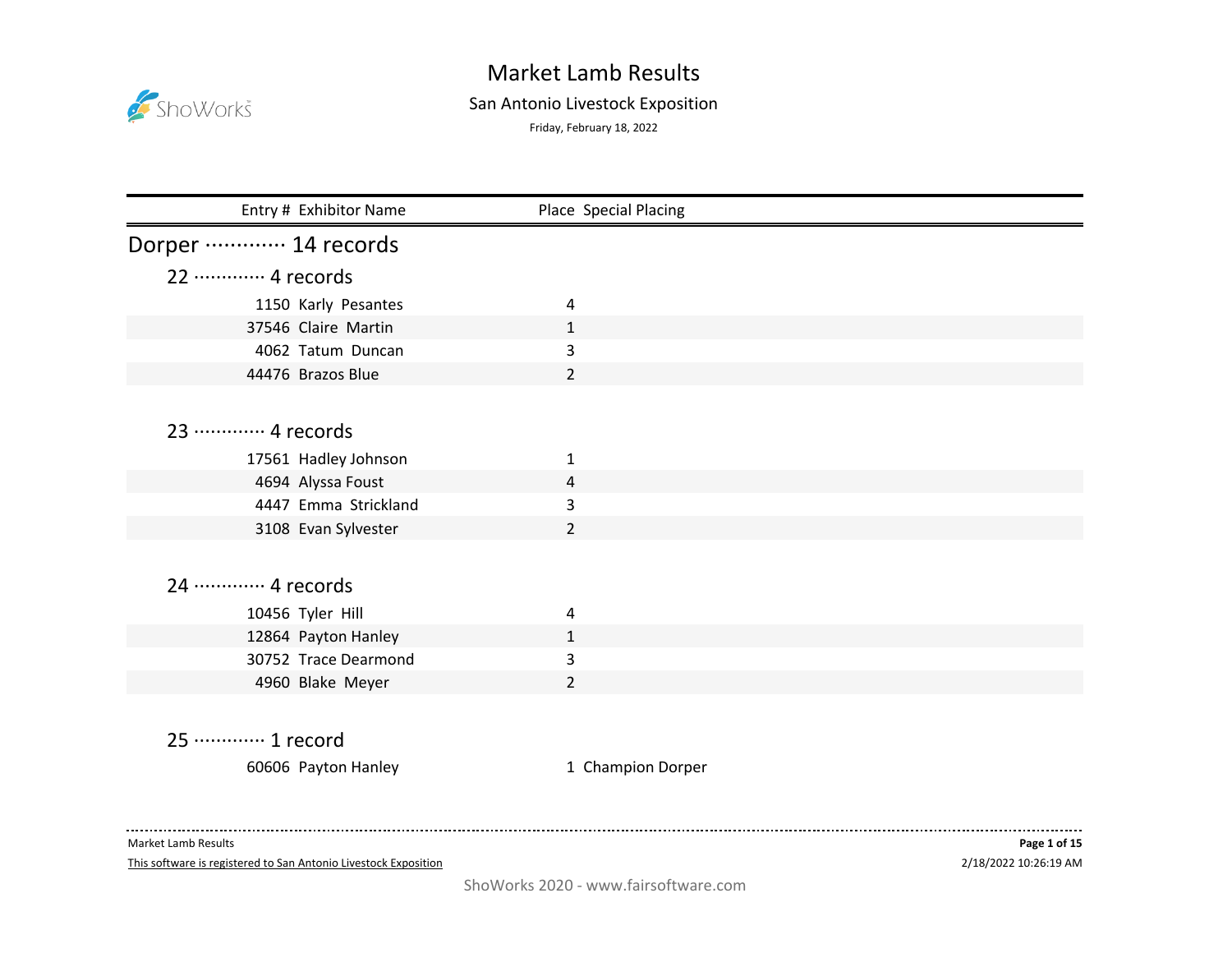| Entry # Exhibitor Name                       | Place Special Placing     |  |
|----------------------------------------------|---------------------------|--|
| Dorper ………… 14 records                       |                           |  |
| 26 ············· 1 record                    |                           |  |
| 60607 Hadley Johnson                         | 1 Reserve Champion Dorper |  |
| Finewool  32 records                         |                           |  |
| 07 ············· 6 records                   |                           |  |
| 27119 Miles Hale                             | 4                         |  |
| 13430 Levi Jonas                             | $\mathbf{1}$              |  |
| 30817 Jager Eckert                           | 3                         |  |
| 28035 Emily Peters                           | $\overline{2}$            |  |
| 16174 Madilyn Howell                         | 6                         |  |
| 19019 Barrett Dudensing                      | 5                         |  |
|                                              |                           |  |
| 08 ············· 6 records                   |                           |  |
| 5781 Nolan Hudel                             | 6                         |  |
| 38718 Wesley Stevens                         | 4                         |  |
| 16716 Curry Smithwick                        | 5                         |  |
| 26820 Ramsey Mcphaul<br>15992 Brooke Fisher  | $\mathbf{1}$              |  |
|                                              | 3<br>$\overline{2}$       |  |
| 20802 Greyson Crenwelge                      |                           |  |
| 09  6 records                                |                           |  |
|                                              |                           |  |
| 13209 Rett Dickison                          | 3                         |  |
| 16790 Regan Smithwick                        | $\mathbf{1}$              |  |
| 32969 Alex Etheredge                         | $\overline{2}$<br>5       |  |
| 17317 Ragan Levien<br>31427 Stella Spraberry | 4                         |  |
|                                              |                           |  |

This software is registered to San Antonio Livestock Exposition

2/18/2022 10:26:20 AM **Page 2 of 15**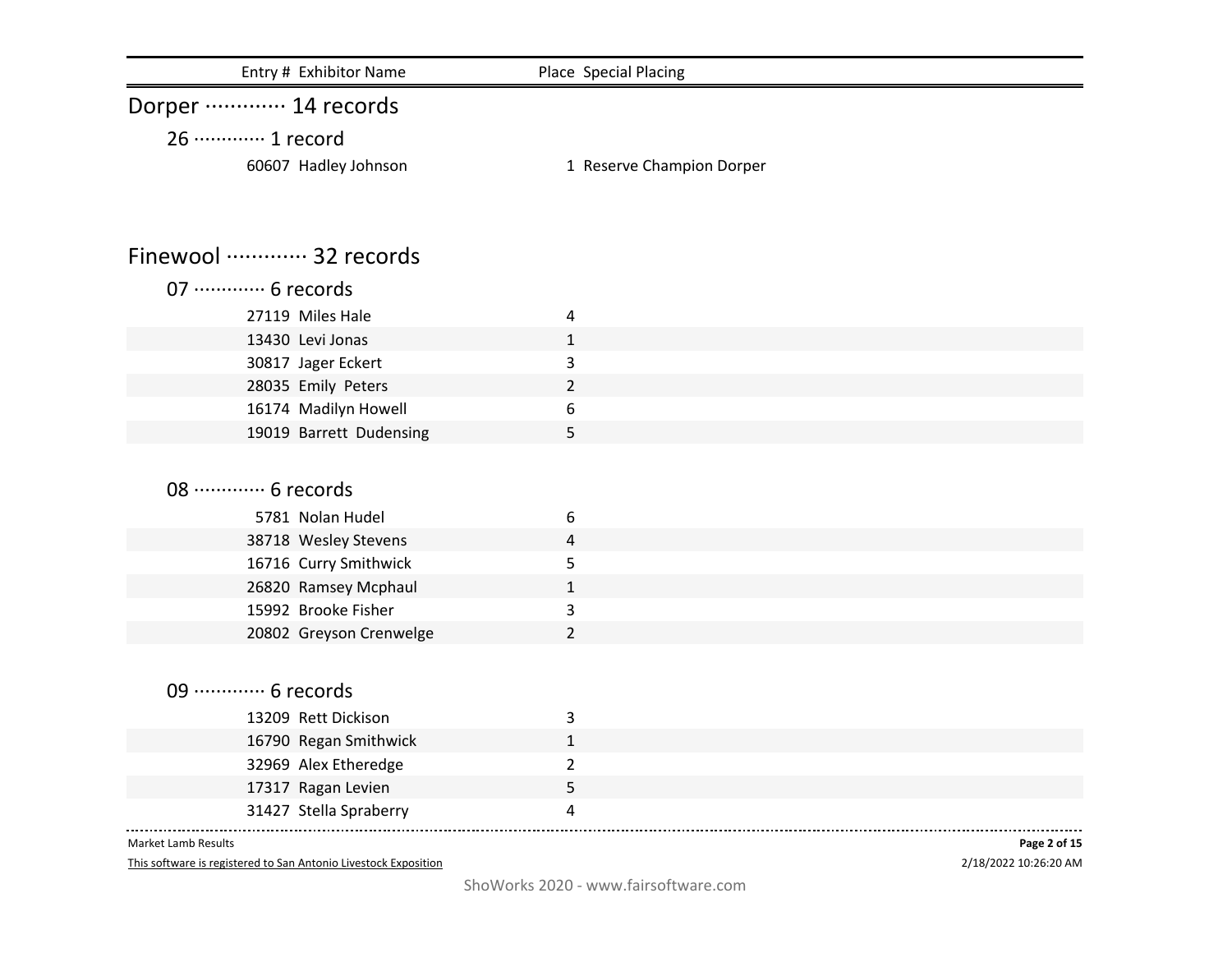| Entry # Exhibitor Name     | Place Special Placing       |  |
|----------------------------|-----------------------------|--|
| Finewool  32 records       |                             |  |
| 09  6 records              |                             |  |
| 36872 Trey Hoffmann        | 6                           |  |
|                            |                             |  |
| 10 ············· 6 records |                             |  |
| 32981 Davis Etheredge      | 3                           |  |
| 21119 Emma Osbourn         | $\mathbf{1}$                |  |
| 29356 Brylie Roeder        | $\overline{2}$              |  |
| 36262 Zoe Maurer           | 4                           |  |
| 21904 Emma Geistweidt      | 6                           |  |
| 18515 Dakota Brasher       | 5                           |  |
|                            |                             |  |
| 11 ············· 6 records |                             |  |
| 16510 Bailee Dunlap        | $\overline{2}$              |  |
| 19040 Matthew Wade Kaden   | 3                           |  |
| 29412 Jacob Conner         | $\mathbf{1}$                |  |
| 24732 Tinley Barnett       | 6                           |  |
| 11163 Madyson Mcashlan     | 5                           |  |
| 33333 Kymber Robertson     | 4                           |  |
|                            |                             |  |
| 12 ………… 1 record           |                             |  |
| 60559 Regan Smithwick      | 1 Champion Finewool         |  |
|                            |                             |  |
|                            |                             |  |
| 13 ………… 1 record           |                             |  |
| 60560 Ramsey Mcphaul       | 1 Reserve Champion Finewool |  |

This software is registered to San Antonio Livestock Exposition

. . . . .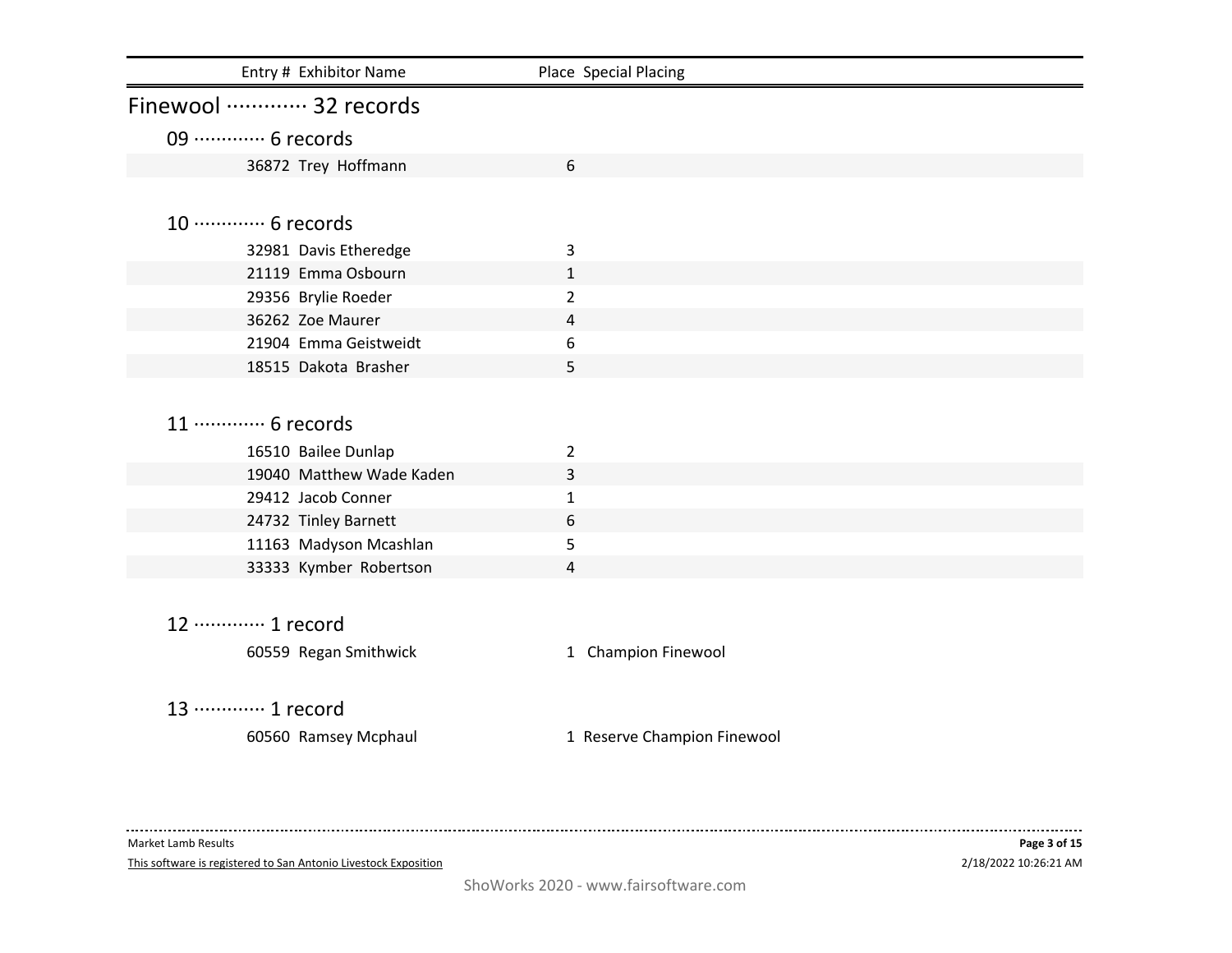| Entry # Exhibitor Name                   | Place Special Placing |
|------------------------------------------|-----------------------|
| Finewool Cross  38 records               |                       |
| 14 ………… 6 records                        |                       |
| 25908 Rylee Vahlenkamp                   | 5                     |
| 26776 Kynlee Goodloe                     | $\overline{2}$        |
| 25535 Summer Conway                      | $\mathbf{1}$          |
| 3027 Rylee Hopkins                       | 3                     |
| 16393 Raegan Shahan                      | 4                     |
| 22970 Landon Krippendorf                 | 6                     |
|                                          |                       |
| 15 ············· 6 records               |                       |
|                                          |                       |
| 972 Mason Simpson<br>16726 Deesa Drennan | 3                     |
| 23317 Jake Hruska                        | $\overline{2}$<br>4   |
| 42667 Bailey Rainbolt                    | 5                     |
| 32991 Kinley Hoelsher                    | 1                     |
| 4892 Hadley Holtman                      | 6                     |
|                                          |                       |
|                                          |                       |
| 16 ············· 6 records               |                       |
| 13163 Delilah Denton                     | 4                     |
| 16722 Dawson Smithwick                   | 3                     |
| 13650 Mallory Box                        | 5                     |
| 21324 Ava Clark                          | 6                     |
| 33841 Makayla Wise                       | $\overline{2}$        |
| 30776 Mckenzie Evans                     | $\mathbf{1}$          |
|                                          |                       |
| 17 ………… 6 records                        |                       |
| 13586 Hadley Stultz                      | 4                     |
| 3777 Ashtyn Cooley                       | $\mathbf{1}$          |
| 16882 Trevor Gibbs                       | 6                     |
| <b>Market Lamb Results</b>               | Page 4 of 15          |

This software is registered to San Antonio Livestock Exposition

2/18/2022 10:26:21 AM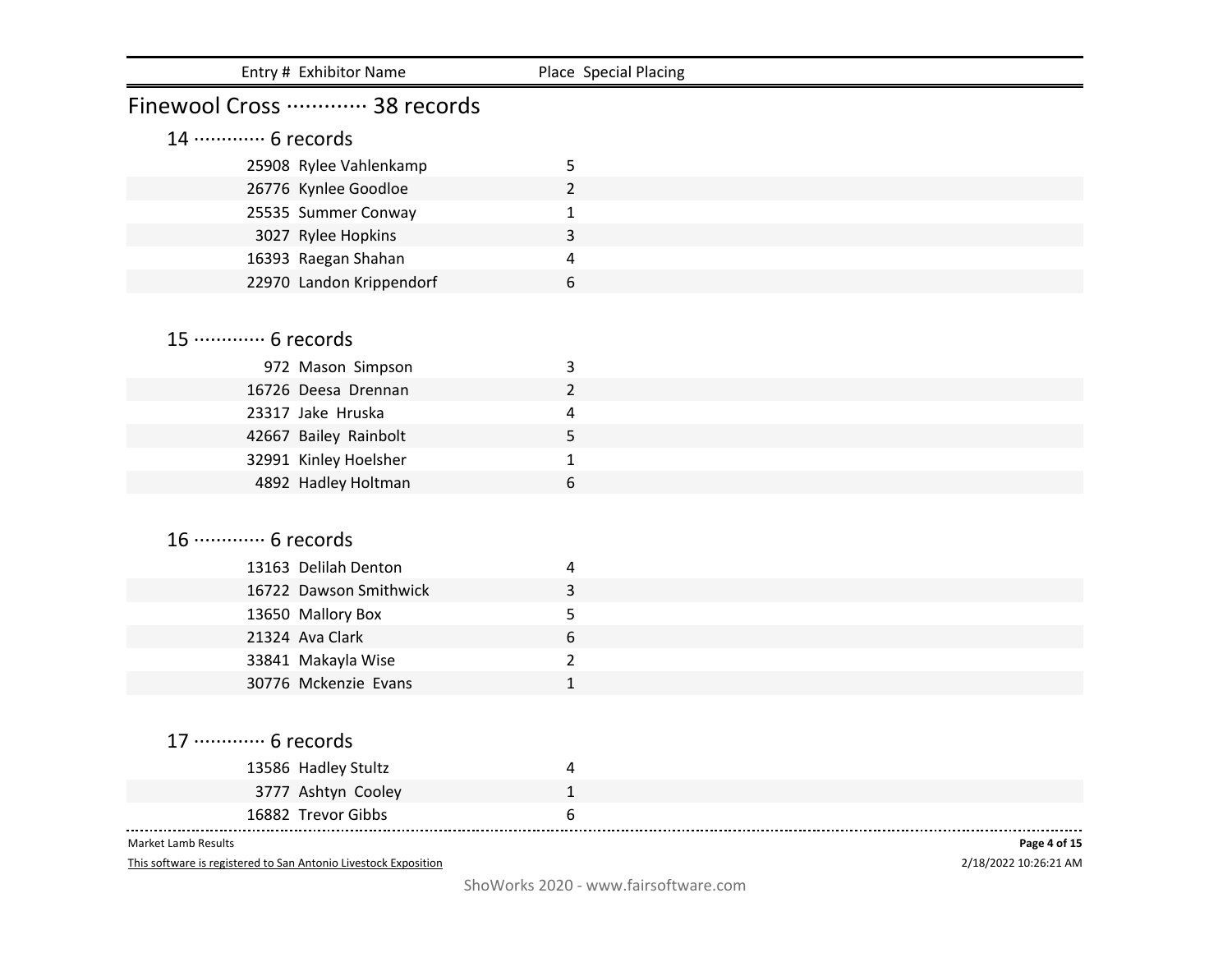| Entry # Exhibitor Name     | Place Special Placing             |  |
|----------------------------|-----------------------------------|--|
| Finewool Cross  38 records |                                   |  |
| 17 ………… 6 records          |                                   |  |
| 16840 Royce Cook           | $\overline{2}$                    |  |
| 18096 Racee Rogers         | 5                                 |  |
| 36932 Dylan Wunderlich     | 3                                 |  |
|                            |                                   |  |
| 18 ………… 6 records          |                                   |  |
| 10477 Vivian Paige Qualia  | 1                                 |  |
| 13382 Steeley Blanek       | 3                                 |  |
| 16876 Storm Skelton        | 5                                 |  |
| 29900 Kinley Meadors       | $\overline{2}$                    |  |
| 41596 Rustyn Fuchs         | 4                                 |  |
| 31335 Claire Bean          | 6                                 |  |
| 19 ………… 6 records          |                                   |  |
| 19475 Kason Knight         | 6                                 |  |
| 6309 Kate Phillips         | 5                                 |  |
| 16898 Wyatt Clemens        | 4                                 |  |
| 20067 Skylar Brown         | $\overline{2}$                    |  |
| 28004 Jenna Lee            | 3                                 |  |
| 40604 Brandon White        | $\mathbf{1}$                      |  |
|                            |                                   |  |
| 20 ············· 1 record  |                                   |  |
| 60604 Vivian Paige Qualia  | 1 Champion Finewool Cross         |  |
| 21 ………… 1 record           |                                   |  |
| 60605 Mckenzie Evans       | 1 Reserve Champion Finewool Cross |  |
|                            |                                   |  |
|                            |                                   |  |

This software is registered to San Antonio Livestock Exposition

2/18/2022 10:26:21 AM **Page 5 of 15**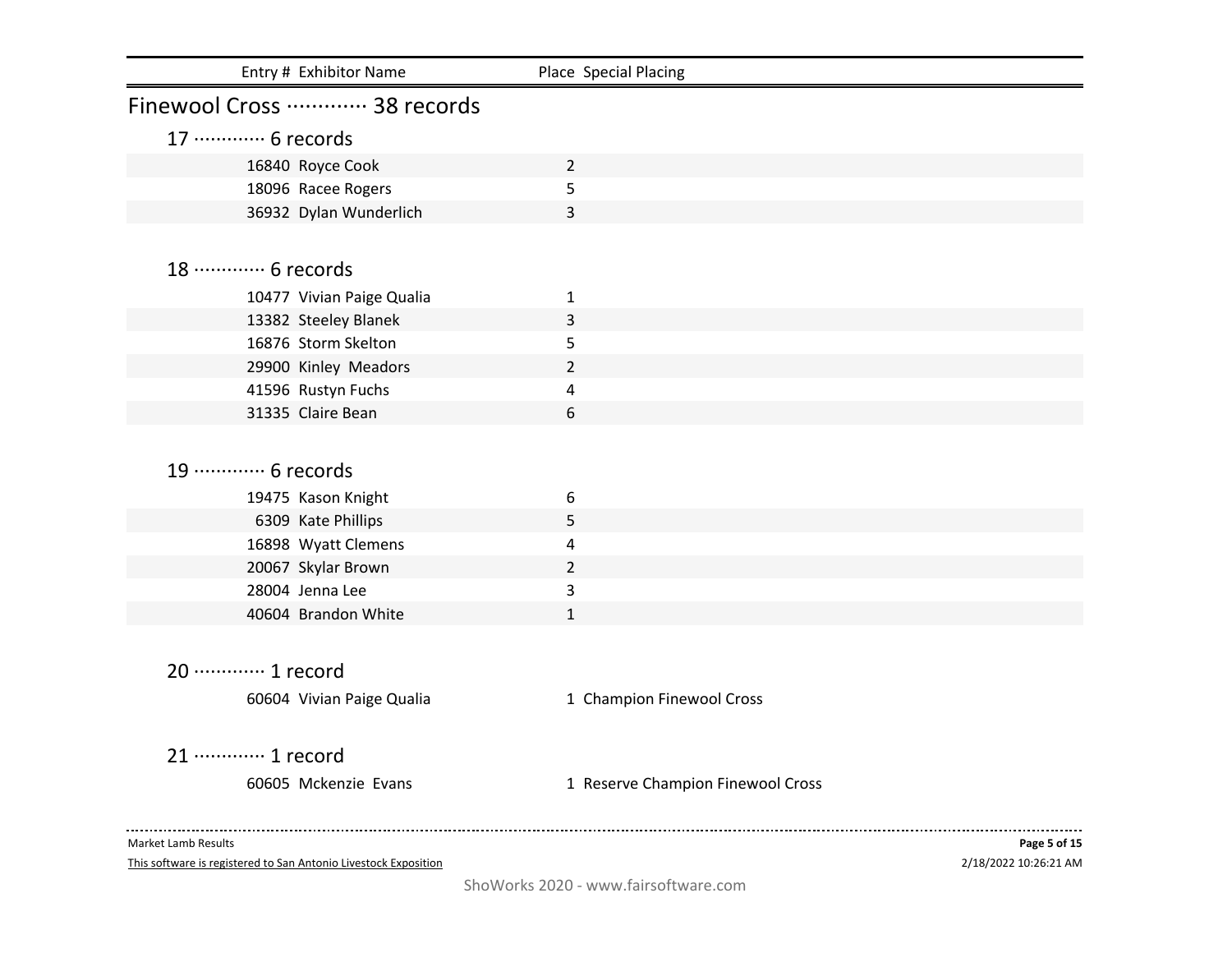| Entry # Exhibitor Name                            | Place Special Placing |  |
|---------------------------------------------------|-----------------------|--|
| Finewool Cross  38 records                        |                       |  |
|                                                   |                       |  |
| Medium Wool  155 records                          |                       |  |
| 27 ………… 8 records                                 |                       |  |
| 5534 Sage Korczynski                              | 3                     |  |
| 23633 Gemma Chanley                               | $\mathbf{1}$          |  |
| 15354 Braxton Lodholm                             | 6                     |  |
| 29317 Jalyn Dodd                                  | $\overline{2}$        |  |
| 3470 Janae Hokanson                               | $\overline{7}$        |  |
| 2083 Bailee Hopkins                               | 8                     |  |
| 22766 Slade Massey                                | $\pmb{4}$             |  |
| 9614 Scout Jones                                  | 5                     |  |
|                                                   |                       |  |
| 28 ………… 9 records                                 |                       |  |
|                                                   |                       |  |
| 5854 Cali Erfurth                                 | 3                     |  |
| 32672 Hayden Howell                               | 8                     |  |
| 9501 Grayson Schneider<br>13846 Danielle Durocher | $\overline{7}$<br>9   |  |
| 41331 Andi Pearson                                | $\overline{2}$        |  |
| 9989 Brayson Burch                                | 4                     |  |
| 1085 Peyton Roberts                               | $\mathbf{1}$          |  |
| 19044 Mason Wilson                                | 5                     |  |
| 20539 Caleb Mcmullen                              | 6                     |  |
|                                                   |                       |  |
|                                                   |                       |  |
| 29 ………… 9 records                                 |                       |  |
| 30422 Ashton Gaskins                              | 5                     |  |
| 38754 Aubrey Roschetzky                           | 3                     |  |
| 1915 Courtney Hall                                | $\overline{7}$        |  |
| 33907 Marisa Dodson                               | 4                     |  |

This software is registered to San Antonio Livestock Exposition

2/18/2022 10:26:22 AM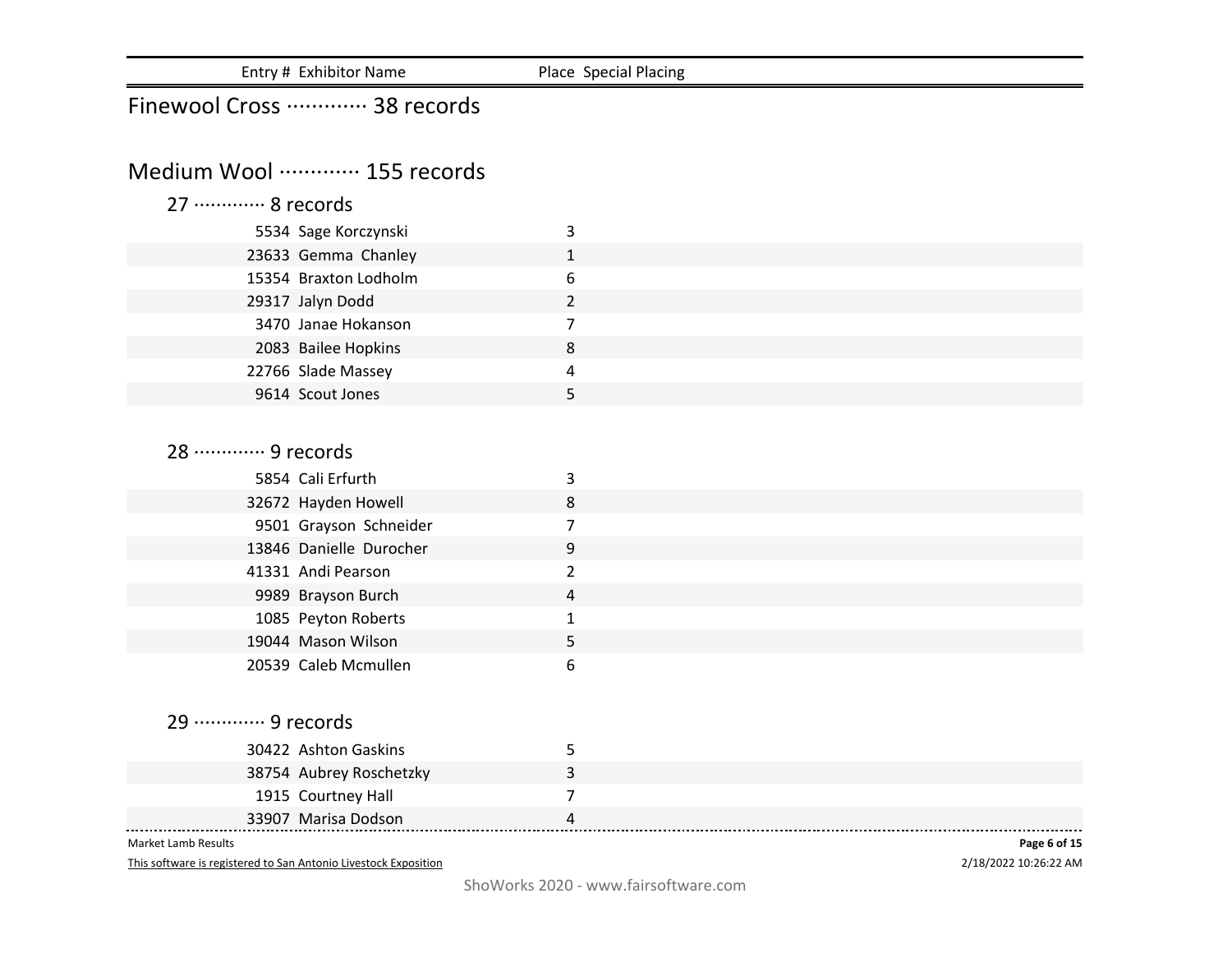| Entry # Exhibitor Name     | Place Special Placing             |  |
|----------------------------|-----------------------------------|--|
| Medium Wool  155 records   |                                   |  |
| 29 ………… 9 records          |                                   |  |
| 18439 John North           | $\mathbf{1}$                      |  |
| 37585 Laney Francis        | 8                                 |  |
| 4256 Holdyn White          | 9                                 |  |
| 31897 Carson Kirkscey      | $\overline{2}$                    |  |
| 20358 Wyatt Haws           | 6                                 |  |
| 30 ············· 9 records |                                   |  |
| 30514 Amy Moore            | 4                                 |  |
| 26807 Raider Mcphaul       | $\overline{7}$                    |  |
| 12950 Kyleigh Nugent       | 5                                 |  |
| 39043 Flora Appleton       | 6                                 |  |
| 28085 Mckenzie Guerrero    | 3                                 |  |
| 4460 Holden Wise           | $\mathbf{1}$                      |  |
| 9608 Grant Jones           | 8                                 |  |
| 31884 Bristol Fisher       | $\overline{2}$                    |  |
| 20251 Wryder Haws          | 9                                 |  |
| 31 ………… 1 record           |                                   |  |
|                            |                                   |  |
| 60621 Holden Wise          | 1 Light Weight Division Winner    |  |
| 32 ………… 1 record           |                                   |  |
| 60622 Bristol Fisher       | 2 Light Weight Division Runner-Up |  |
|                            |                                   |  |
| 33 ………… 9 records          |                                   |  |
| 14957 Taiden Thiel         | 6                                 |  |
| 14070 Makayla Matney       | $\overline{2}$                    |  |
|                            |                                   |  |

This software is registered to San Antonio Livestock Exposition

2/18/2022 10:26:22 AM **Page 7 of 15**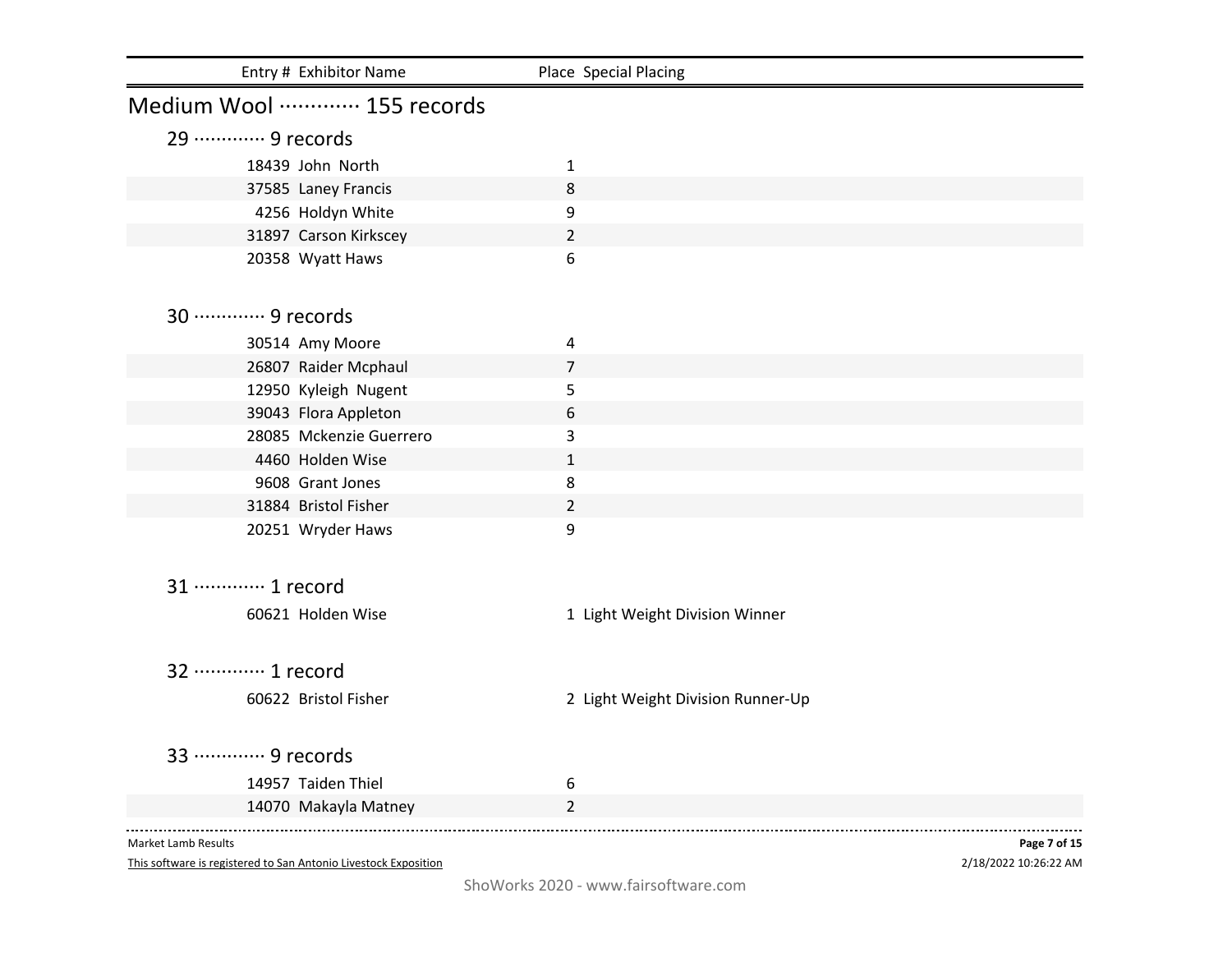|                   | Entry # Exhibitor Name                         | Place Special Placing |
|-------------------|------------------------------------------------|-----------------------|
|                   | Medium Wool  155 records                       |                       |
| 33 ………… 9 records |                                                |                       |
|                   | 14968 Tanna Thiel                              | 7                     |
|                   | 10452 Pasch Gibbs                              | $\mathbf{1}$          |
|                   | 12776 Brlyi Edmondson                          | 3                     |
|                   | 12704 Breely Buffamonte                        | 9                     |
|                   | 30490 Brendan Kennedy                          | 8                     |
|                   | 26292 Reece Dunham                             | 4                     |
|                   | 17740 Kason Yargo                              | 5                     |
|                   |                                                |                       |
| 34 ………… 9 records |                                                |                       |
|                   |                                                |                       |
|                   | 30518 Grace Moore                              | 7                     |
|                   | 11344 Dodge Turner                             | 4                     |
|                   | 9173 Cayhil Isom                               | 1                     |
|                   | 4974 Graham Newsom<br>21407 James Wilke Schulz | 9                     |
|                   |                                                | 5<br>6                |
|                   | 29499 Kaelyn Wolsey<br>28721 Olivia Sandy      | 3                     |
|                   | 30770 Cooper Evans                             | $\overline{2}$        |
|                   | 32432 Slade Butler                             | 8                     |
|                   |                                                |                       |
|                   |                                                |                       |
| 35 ………… 9 records |                                                |                       |
|                   | 43672 Cole Hinds                               | $\overline{2}$        |
|                   | 2223 Landrie Lain                              | 3                     |
|                   | 561 Journey Mathis                             | 7                     |
|                   | 18329 Dylan Cassity                            | 9                     |
|                   | 11889 Addison Erwin                            | 4                     |
|                   | 41176 Brilee Payne                             | 5                     |
|                   | 33182 Elliott Johnson                          | $\mathbf{1}$          |

............................ Market Lamb Results

This software is registered to San Antonio Livestock Exposition

2/18/2022 10:26:22 AM **Page 8 of 15**

. . . . . . .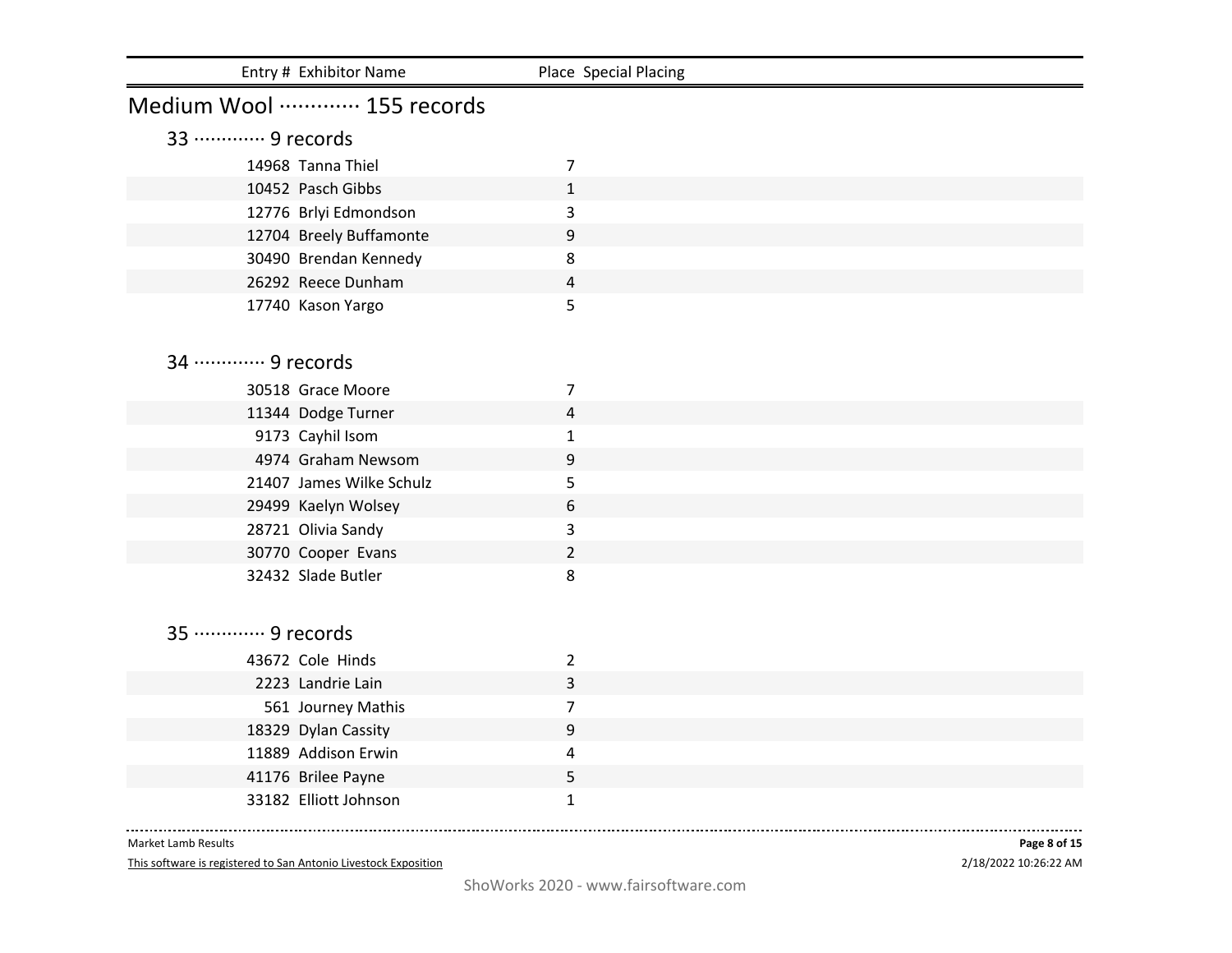|                            | Entry # Exhibitor Name | Place Special Placing              |
|----------------------------|------------------------|------------------------------------|
| Medium Wool  155 records   |                        |                                    |
| 35 ………… 9 records          |                        |                                    |
|                            | 18644 Caden Sumrall    | 6                                  |
|                            | 41107 Rilee Slaggle    | 8                                  |
| 36 ············· 9 records |                        |                                    |
|                            | 13309 Rylee Barrett    | 3                                  |
|                            | 13428 Hadley Hohensee  | $\mathbf{1}$                       |
|                            | 17717 Becton Hogg      | 6                                  |
|                            | 18989 Mary Cone        | 5                                  |
|                            | 26835 Rodalyn Dunham   | $\overline{2}$                     |
|                            | 43925 Kelbi Lindley    | $\overline{7}$                     |
|                            | 32386 Kylee Mcleod     | $\boldsymbol{9}$                   |
| 13927 Kai Collins          |                        | $\,8\,$                            |
|                            | 9761 Jaylan Miller     | 4                                  |
| 37 ………… 1 record           |                        |                                    |
|                            | 60623 Pasch Gibbs      | 1 Medium Weight Division Winner    |
| 38 ………… 1 record           |                        |                                    |
|                            | 60624 Cayhil Isom      | 1 Medium Weight Division Runner-Up |
| 39  9 records              |                        |                                    |
|                            | 2143 Tirey Bow         | 6                                  |
|                            | 43889 Maddox Fleming   | $\overline{2}$                     |
|                            | 2743 Aniaya Deleon     | $\,8\,$                            |
|                            | 3932 Braileigh Goe     | 5                                  |
|                            | 40739 Callie Welty     | 3                                  |

This software is registered to San Antonio Livestock Exposition

2/18/2022 10:26:23 AM **Page 9 of 15**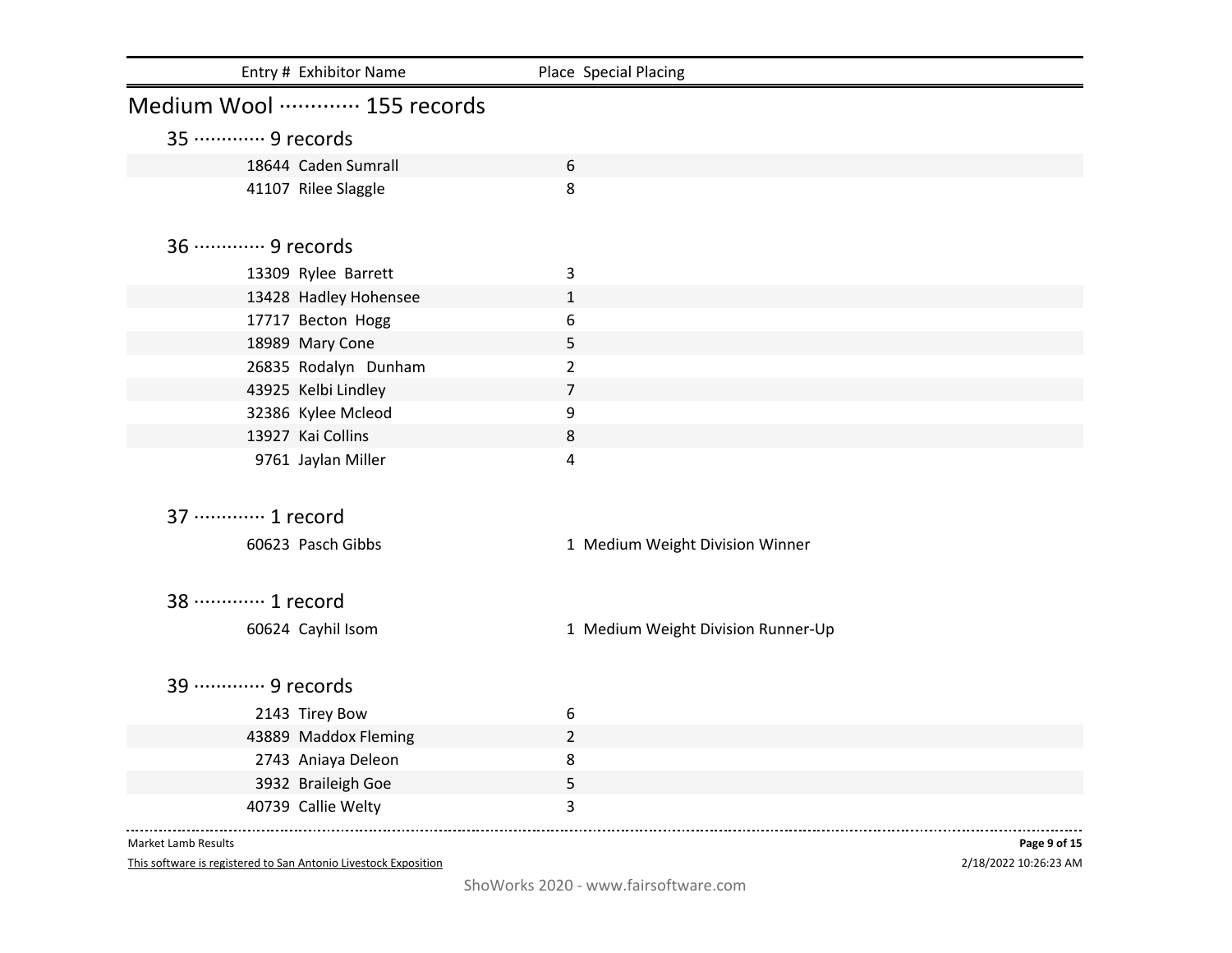| Entry # Exhibitor Name                     | Place Special Placing |
|--------------------------------------------|-----------------------|
| Medium Wool  155 records                   |                       |
| 39 ………… 9 records                          |                       |
| 17968 Case Martinez                        | 4                     |
| 18652 Reagyn Perryman                      | 9                     |
| 16999 Karson Neuse                         | $\mathbf{1}$          |
| 17787 Beidler Weiss                        | 7                     |
|                                            |                       |
| 40 ············· 9 records                 |                       |
| 5066 Carson Schaeffer                      |                       |
| 28353 Brisco Black                         | 4<br>8                |
| 11893 Kaislynn Ethridge                    | $\overline{2}$        |
| 30483 Avery Cordes                         | 3                     |
| 32186 Kaley Burke                          | 6                     |
| 15824 Amberlie Davis                       | 9                     |
| 32553 Zane Walker                          | 1                     |
| 3592 Chloe Frohock                         | 5                     |
| 3735 Joseph Aadland                        | $\overline{7}$        |
|                                            |                       |
| 41 ………… 9 records                          |                       |
|                                            |                       |
| 44174 Whitney Drummond<br>30487 Kodi Davis | 5<br>$\mathbf{1}$     |
| 18350 Raelynn Ward                         | 4                     |
| 27755 Madison Mutina                       | 8                     |
| 40038 Dakota Zuber                         | 7                     |
| 41035 Makenzie Gottschalk                  | $\overline{2}$        |
| 9995 Kirsten Cline                         | 3                     |
| 4307 Chloe Lord                            | 9                     |
| 1082 Bailey Campbell                       | 6                     |

----------------------------Market Lamb Results

This software is registered to San Antonio Livestock Exposition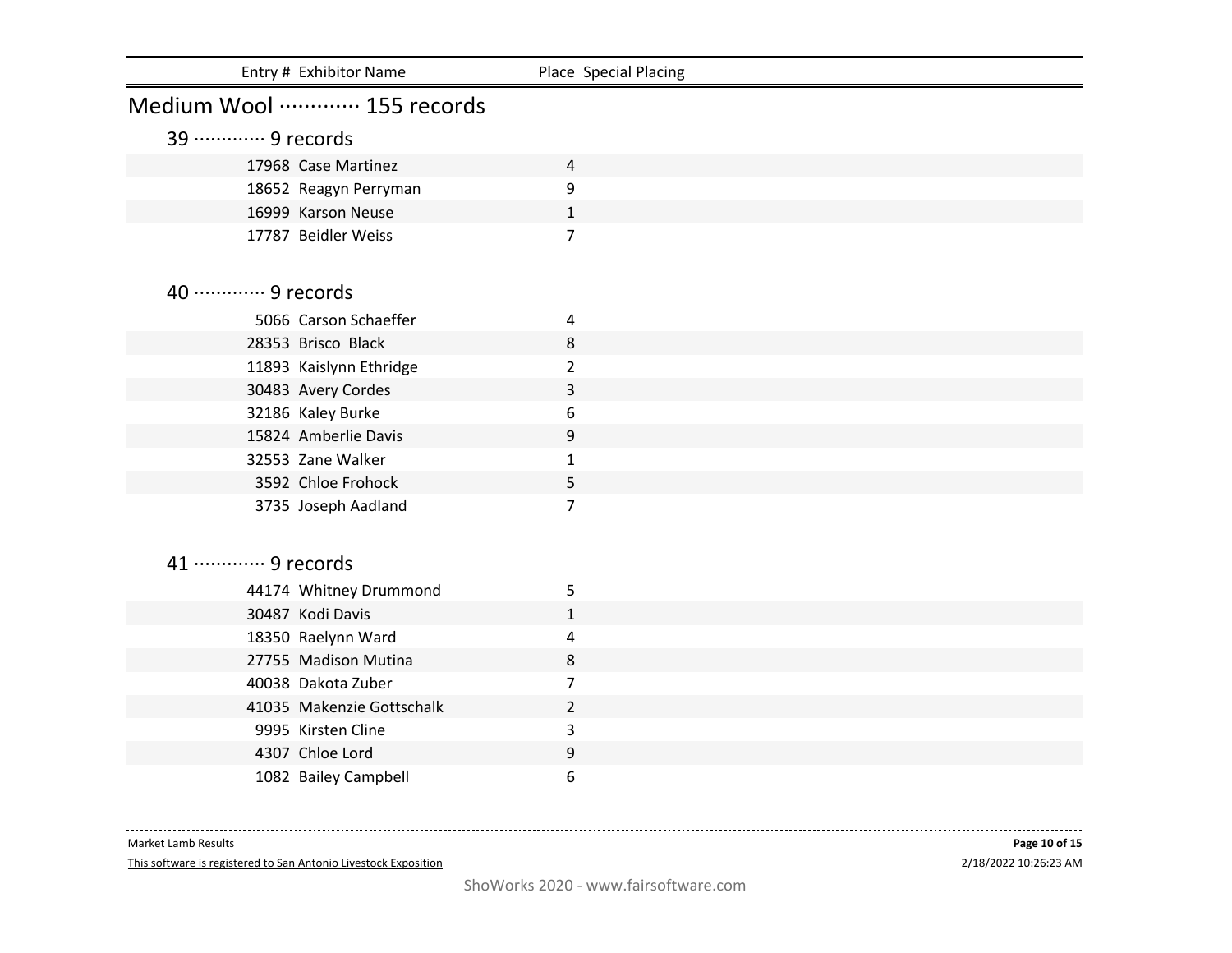| Entry # Exhibitor Name   | Place Special Placing                   |
|--------------------------|-----------------------------------------|
| Medium Wool  155 records |                                         |
| 42 ………… 9 records        |                                         |
| 13620 Bree Byrd          | $\overline{2}$                          |
| 21016 Dawson Lott        | 4                                       |
| 40627 Cydnee Hanslik     | 6                                       |
| 17707 Brynlee Hogg       | $\mathbf{1}$                            |
| 43394 Kooper Edwards     | $\overline{7}$                          |
| 11437 Harley Jarzombek   | 8                                       |
| 15876 Preston Dehlinger  | 9                                       |
| 29540 Cayson Newell      | 3                                       |
| 3648 Riley Pittman       | 5                                       |
|                          |                                         |
| 43 ………… 1 record         |                                         |
| 60626 Zane Walker        | 1 Light Heavy Weight Division Winner    |
|                          |                                         |
|                          |                                         |
| 44 ………… 1 record         |                                         |
| 60627 Brynlee Hogg       | 1 Light Heavy Weight Division Runner-Up |
|                          |                                         |
| 45 ………… 9 records        |                                         |
| 4464 Madden Wise         | $\mathbf{1}$                            |
| 42029 Carter Lewellen    | 9                                       |
| 30874 Dakota Martin      | 4                                       |
| 26001 Matthew Collins    | 5                                       |
| 43402 Kyndal Edwards     | $\overline{2}$                          |
| 30747 Ky Dearmond        | 6                                       |
| 13265 Hudson Deen        | 8                                       |
| 37579 Brenna Francis     | 3                                       |
| 15169 Zane Burnside      | $\overline{7}$                          |
|                          |                                         |

............................ Market Lamb Results

This software is registered to San Antonio Livestock Exposition

2/18/2022 10:26:23 AM **Page 11 of 15**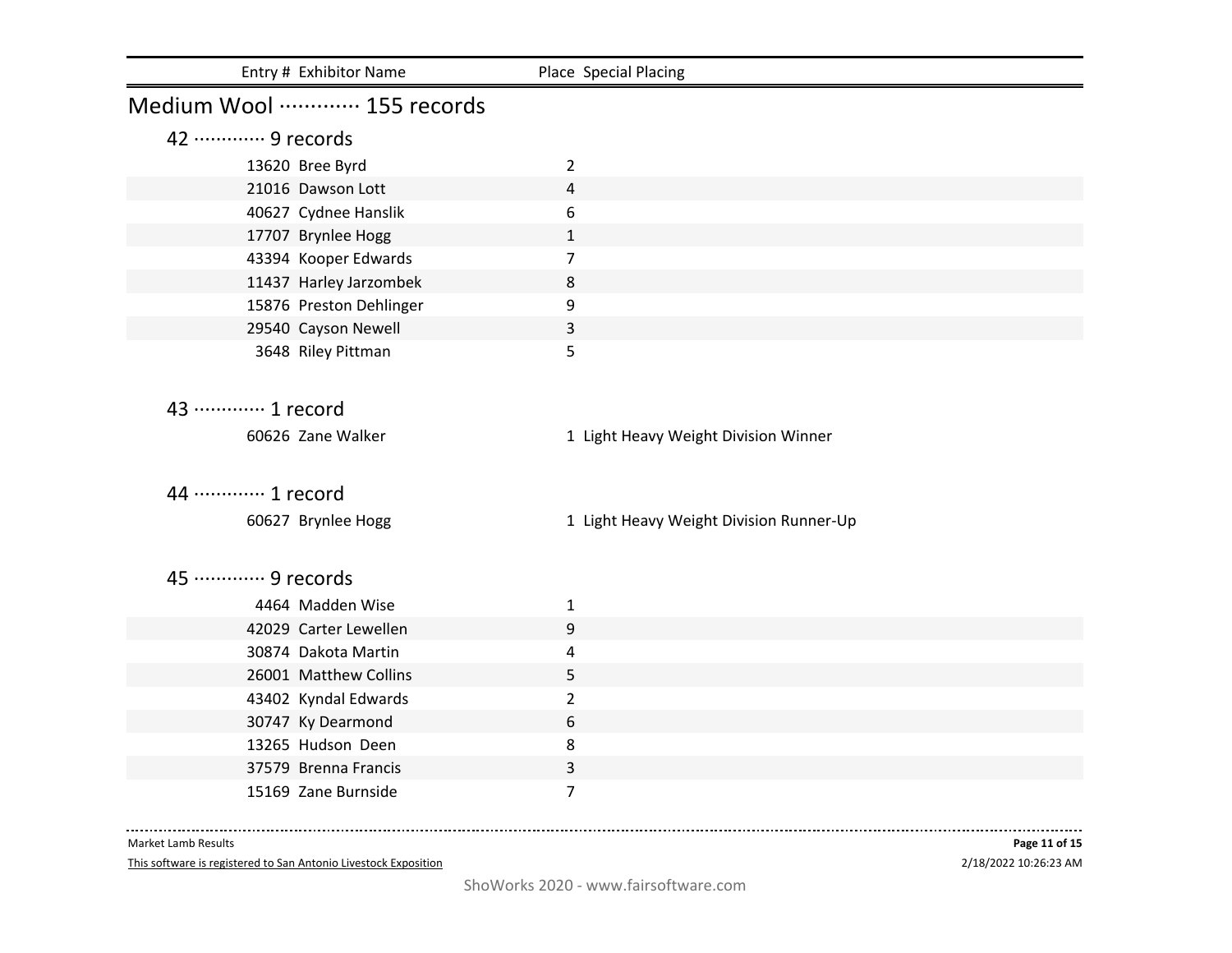| Entry # Exhibitor Name     | Place Special Placing |
|----------------------------|-----------------------|
| Medium Wool  155 records   |                       |
| 45 ………… 9 records          |                       |
|                            |                       |
| 46 ············· 9 records |                       |
| 2222 Makenna Lain          | 1                     |
| 25878 Kenzie Dobbs         | 4                     |
| 26999 Kayleigh Griffin     | 9                     |
| 29283 Braddock Foster      | $\overline{7}$        |
| 17364 Shepard Silvers      | 3                     |
| 39092 Cole Moeller         | 6                     |
| 4430 Jonathan Olivarez     | $\overline{2}$        |
| 26764 Cydney Newsom        | 5                     |
| 15149 Zaelyn Burnside      | 8                     |
|                            |                       |
| 47 ………… 9 records          |                       |
| 32063 Hailey Walker        | 5                     |
| 3231 Brooke Seale          | $\overline{7}$        |
| 41457 Reese Ragan          | 6                     |
| 7171 Zachary Casas         | 8                     |
| 20994 Kambrie Boeder       | 3                     |
| 11433 Garrison Jarzombek   | 4                     |
| 35407 Ella Hudson          | 9                     |
| 18690 Misty Mcelroy        | $\overline{2}$        |
| 36250 Cailey Ottmers       | 1                     |
|                            |                       |
| 48 ………… 9 records          |                       |
| 31354 Dericka Vaughn       | 7                     |
| 32982 Grady Miles          | 6                     |
| 3065 John Michael Perez    | $\overline{2}$        |
|                            |                       |

This software is registered to San Antonio Livestock Exposition

2/18/2022 10:26:24 AM **Page 12 of 15**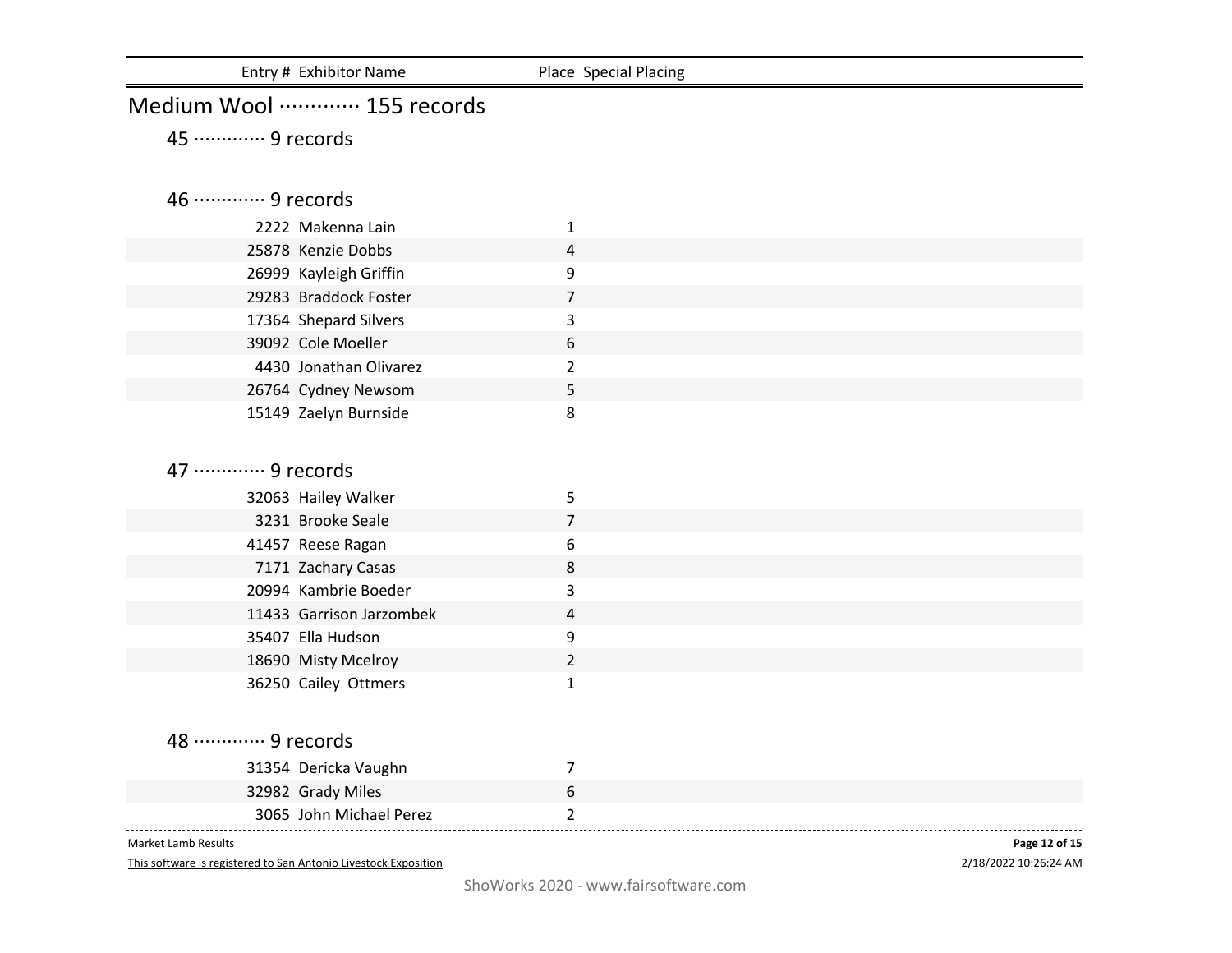| Entry # Exhibitor Name       | Place Special Placing                |
|------------------------------|--------------------------------------|
| Medium Wool ………… 155 records |                                      |
| 48 ………… 9 records            |                                      |
| 4866 Miranda Garza           | 3                                    |
| 11424 Braxton Butler         | 4                                    |
| 31096 Avery Detten           | 5                                    |
| 4359 Cloey Petty             | 9                                    |
| 7636 Trinity Payne           | $\mathbf{1}$                         |
| 18994 Leah Pfeiffer          | 8                                    |
| 49 ············· 1 record    |                                      |
| 60628 Madden Wise            | 1 Heavy Weight Division Winner       |
| 50 ············· 1 record    |                                      |
| 60629 Makenna Lain           | 1 Heavy Weight Division Runner-Up    |
| 51 ············· 1 record    |                                      |
| 60630 Zane Walker            | 1 Champion Medium Wool               |
| 52 ············· 1 record    |                                      |
| 60631 Madden Wise            | 1 Reserve Champion Medium Wool       |
| 53 ………… 1 record             |                                      |
| 60632 Zane Walker            | 1 Grand Champion Market Lamb         |
|                              |                                      |
| 54 ………… 1 record             |                                      |
| 60633 Madden Wise            | 1 Reserve Grand Champion Market Lamb |
|                              |                                      |

This software is registered to San Antonio Livestock Exposition

2/18/2022 10:26:24 AM **Page 13 of 15**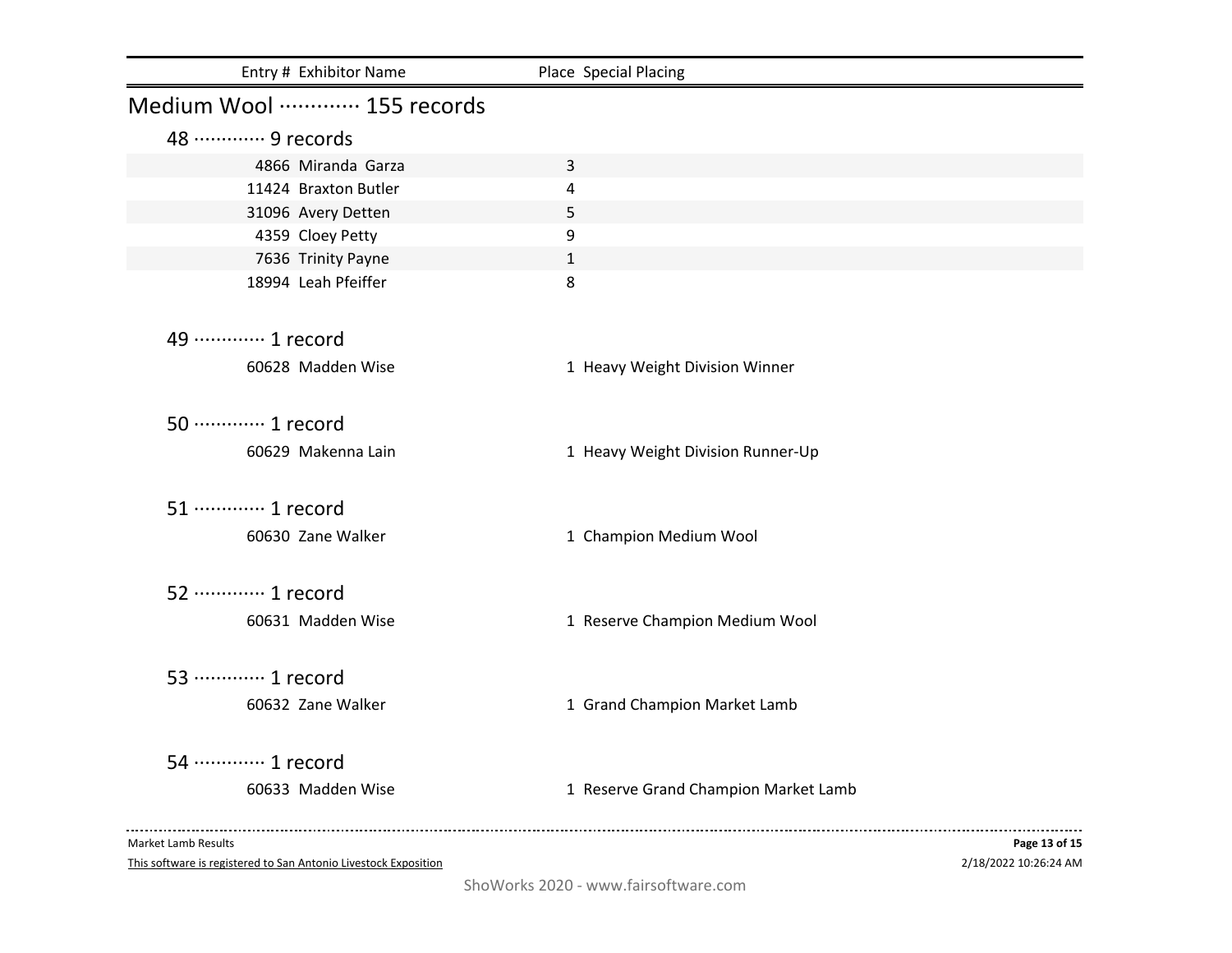Entry # Exhibitor Name Place Special Placing

## Medium Wool ·············· 155 records

54 ············· 1 record

## Southdown ·············· 34 records

| 01 ············· 8 records |                |
|----------------------------|----------------|
| 27069 Manny Hale           | $\overline{2}$ |
| 16513 Benjamin Flanagan    | 3              |
| 29321 Owen Halfman         | 4              |
| 32579 Addison Williams     | 5              |
| 26156 Livvy Krippendorf    | 7              |
| 22440 Thomas Egbert lii    | $\mathbf{1}$   |
| 33778 Brynden Richardson   | 6              |
| 33998 Lane Goodson         | 8              |
|                            |                |
| 02 ············· 8 records |                |
| 40655 Cooper Collier       | 7              |
| 17793 Kendell Follis       | 5              |
| 28045 Khylie Kerr          | 8              |
| 21931 Quade Sullivan       | 4              |
| 28831 Justin Spenrath      | 6              |
| 28782 Payton Boles         | $\mathbf{1}$   |
| 26140 Luke Krippendorf     | $\overline{2}$ |
| 15062 Caleb Meyer          | 3              |
|                            |                |
| 03 ………… 8 records          |                |
| 34863 Reagan Miller        | 4              |
| 13203 Quinn Dickison       | $\mathbf{1}$   |

Market Lamb Results

This software is registered to San Antonio Livestock Exposition

2/18/2022 10:26:24 AM **Page 14 of 15**